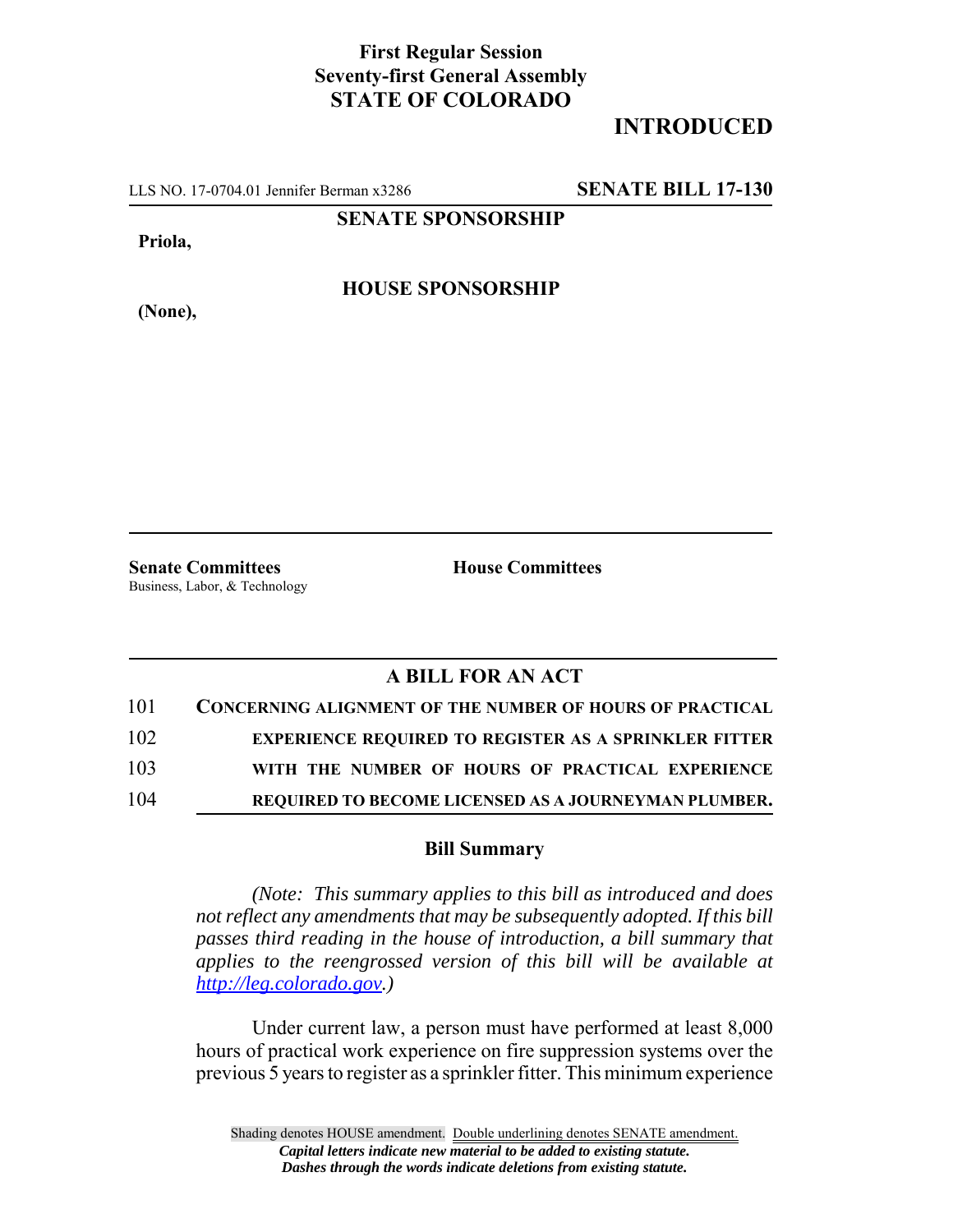requirement is nearly equivalent to the practical experience required to become licensed as a master plumber, which requires at least 8,500 hours of practical experience. The bill aligns the practical experience required to become registered as a sprinkler fitter with the practical experience required to become licensed as a journeyman plumber, which requires 6,800 hours of practical experience.

| $\mathbf{1}$   | Be it enacted by the General Assembly of the State of Colorado:               |
|----------------|-------------------------------------------------------------------------------|
| $\overline{2}$ | <b>SECTION 1.</b> In Colorado Revised Statutes, 24-33.5-1202,                 |
| 3              | amend $(13.7)$ as follows:                                                    |
| $\overline{4}$ | 24-33.5-1202. Definitions. As used in this part 12, unless the                |
| 5              | context otherwise requires:                                                   |
| 6              | (13.7) "Sprinkler fitter apprenticeship program" means an                     |
| $\overline{7}$ | apprenticeship training program that is registered with either the office of  |
| 8              | apprenticeship training, employer and labor services in the employment        |
| 9              | and training administration in the United States department of labor or a     |
| 10             | state apprenticeship agency in accordance with the requirements of 29         |
| 11             | CFR 29.1 et seq., or other similar apprentice program approved by the         |
| 12             | administrator, and consists of a minimum of eight SIX thousand EIGHT          |
| 13             | HUNDRED hours of documented practical work experience on fire                 |
| 14             | suppression systems, combined with a minimum of seven hundred hours           |
| 15             | of related instruction, including classroom or shop instruction, in the       |
| 16             | sprinkler fitter trade.                                                       |
| 17             | <b>SECTION 2.</b> In Colorado Revised Statutes, 24-33.5-1206.7,               |
| 18             | amend $(3)(c)$ as follows:                                                    |
| 19             | 24-33.5-1206.7. Sprinkler fitters - registration required - rules.            |
| 20             | (3) In order to register with the administrator, a sprinkler fitter shall pay |
| 21             | a fee as determined by the administrator and shall:                           |
| 22             | (c) Provide evidence demonstrating that he or she performed at                |
|                |                                                                               |